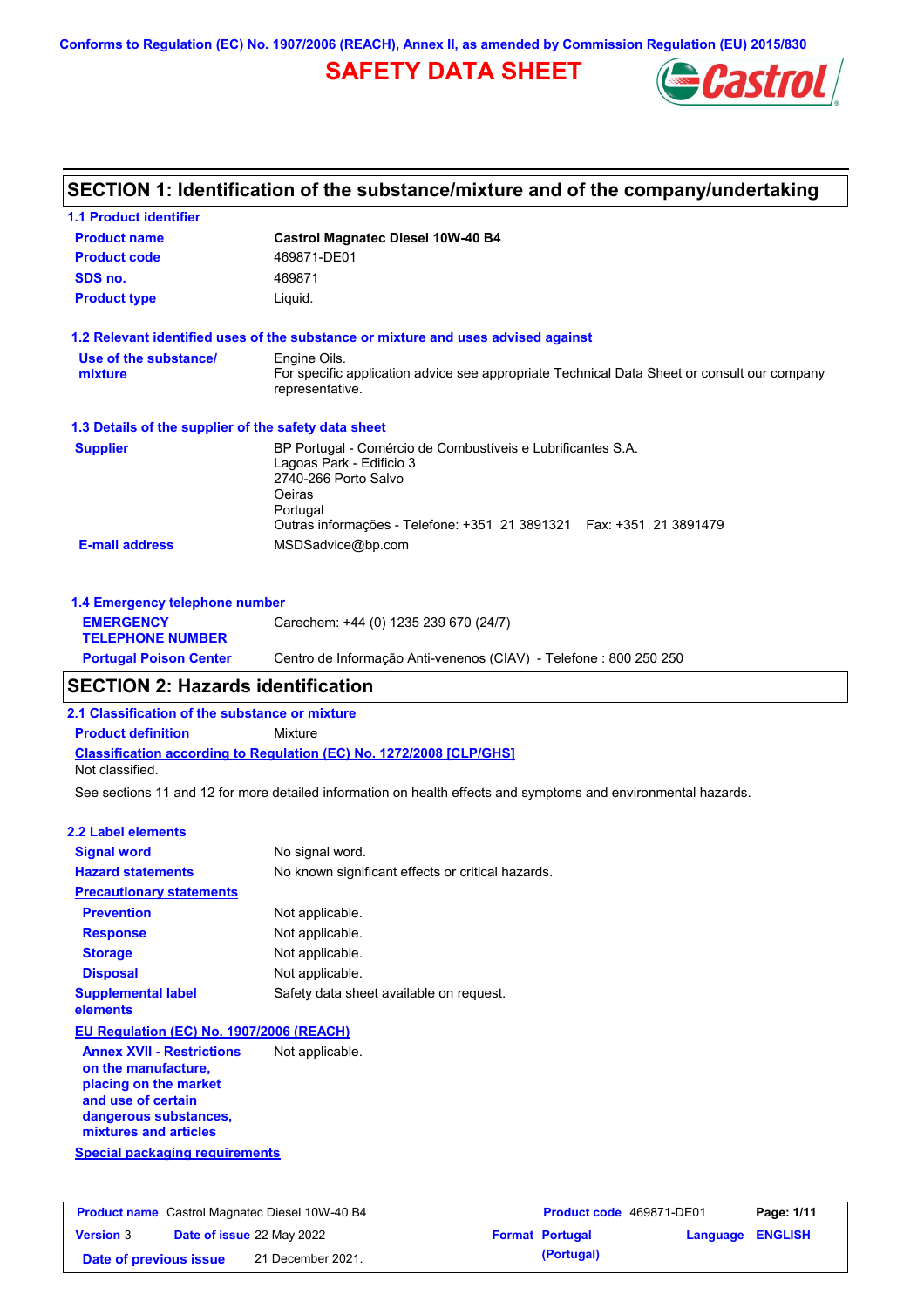#### **Conforms to Regulation (EC) No. 1907/2006 (REACH), Annex II, as amended by Commission Regulation (EU) 2015/830**

## **SECTION 2: Hazards identification**

| <b>Containers to be fitted</b><br>with child-resistant<br>fastenings                                                     | Not applicable.                                                                                                                                                                                                          |
|--------------------------------------------------------------------------------------------------------------------------|--------------------------------------------------------------------------------------------------------------------------------------------------------------------------------------------------------------------------|
| <b>Tactile warning of danger</b>                                                                                         | Not applicable.                                                                                                                                                                                                          |
| 2.3 Other hazards                                                                                                        |                                                                                                                                                                                                                          |
| <b>Results of PBT and vPvB</b><br>assessment                                                                             | Product does not meet the criteria for PBT or vPvB according to Regulation (EC) No. 1907/2006,<br>Annex XIII.                                                                                                            |
| <b>Product meets the criteria</b><br>for PBT or vPvB according<br>to Regulation (EC) No.<br><b>1907/2006, Annex XIII</b> | This mixture does not contain any substances that are assessed to be a PBT or a vPvB.                                                                                                                                    |
| Other hazards which do<br>not result in classification                                                                   | Defatting to the skin.<br>USED ENGINE OILS<br>Used engine oil may contain hazardous components which have the potential to cause skin<br>cancer.<br>See Toxicological Information, section 11 of this Safety Data Sheet. |
|                                                                                                                          | Experimental data on one or more of the components has been used to determine all or part of                                                                                                                             |

## **SECTION 3: Composition/information on ingredients**

#### **3.2 Mixtures**

#### Mixture **Product definition**

Highly refined base oil (IP 346 DMSO extract < 3%). Proprietary performance additives.

the hazard classification of this product.

| <b>Product/ingredient</b><br>name                                                             | <b>Identifiers</b>                                                                      | $\frac{9}{6}$ | <b>Regulation (EC) No.</b><br>1272/2008 [CLP]                      | <b>Type</b> |
|-----------------------------------------------------------------------------------------------|-----------------------------------------------------------------------------------------|---------------|--------------------------------------------------------------------|-------------|
| Distillates (petroleum), hydrotreated<br>heavy paraffinic                                     | REACH #: 01-2119484627-25<br>EC: 265-157-1<br>CAS: 64742-54-7<br>Index: 649-467-00-8    | ≥75 - ≤90     | Not classified.                                                    | $[2]$       |
| Distillates (petroleum), solvent-<br>dewaxed heavy paraffinic                                 | REACH #: 01-2119471299-27<br>EC: 265-169-7<br>CAS: 64742-65-0<br>Index: 649-474-00-6    | ≤10           | Not classified.                                                    | $[2]$       |
| Distillates (petroleum), hydrotreated<br>heavy paraffinic                                     | REACH #: 01-2119484627-25 ≤5<br>EC: 265-157-1<br>CAS: 64742-54-7<br>Index: 649-467-00-8 |               | Asp. Tox. 1, H304                                                  | [1] [2]     |
| Phosphorodithioic acid, mixed O.O-bis<br>(1,3-dimethylbutyl and iso-Pr) esters,<br>zinc salts | REACH #: 01-2119493626-26<br>EC: 283-392-8<br>CAS: 84605-29-8                           | -≤3           | Skin Irrit. 2, H315<br>Eye Dam. 1, H318<br>Aquatic Chronic 2, H411 | $[1]$       |

#### **See Section 16 for the full text of the H statements declared above.**

#### **Type**

[1] Substance classified with a health or environmental hazard

[2] Substance with a workplace exposure limit

[3] Substance meets the criteria for PBT according to Regulation (EC) No. 1907/2006, Annex XIII

[4] Substance meets the criteria for vPvB according to Regulation (EC) No. 1907/2006, Annex XIII

[5] Substance of equivalent concern

[6] Additional disclosure due to company policy

Occupational exposure limits, if available, are listed in Section 8.

## **SECTION 4: First aid measures**

### **4.1 Description of first aid measures**

| <b>Eye contact</b>  | In case of contact, immediately flush eyes with plenty of water for at least 15 minutes. Eyelids<br>should be held away from the eyeball to ensure thorough rinsing. Check for and remove any<br>contact lenses. Get medical attention. |
|---------------------|-----------------------------------------------------------------------------------------------------------------------------------------------------------------------------------------------------------------------------------------|
| <b>Skin contact</b> | Wash skin thoroughly with soap and water or use recognised skin cleanser. Remove<br>contaminated clothing and shoes. Wash clothing before reuse. Clean shoes thoroughly before<br>reuse. Get medical attention if irritation develops.  |

|                        | <b>Product name</b> Castrol Magnatec Diesel 10W-40 B4 | <b>Product code</b> 469871-DE01 |          | Page: 2/11     |
|------------------------|-------------------------------------------------------|---------------------------------|----------|----------------|
| <b>Version 3</b>       | <b>Date of issue 22 May 2022</b>                      | <b>Format Portugal</b>          | Language | <b>ENGLISH</b> |
| Date of previous issue | 21 December 2021.                                     | (Portugal)                      |          |                |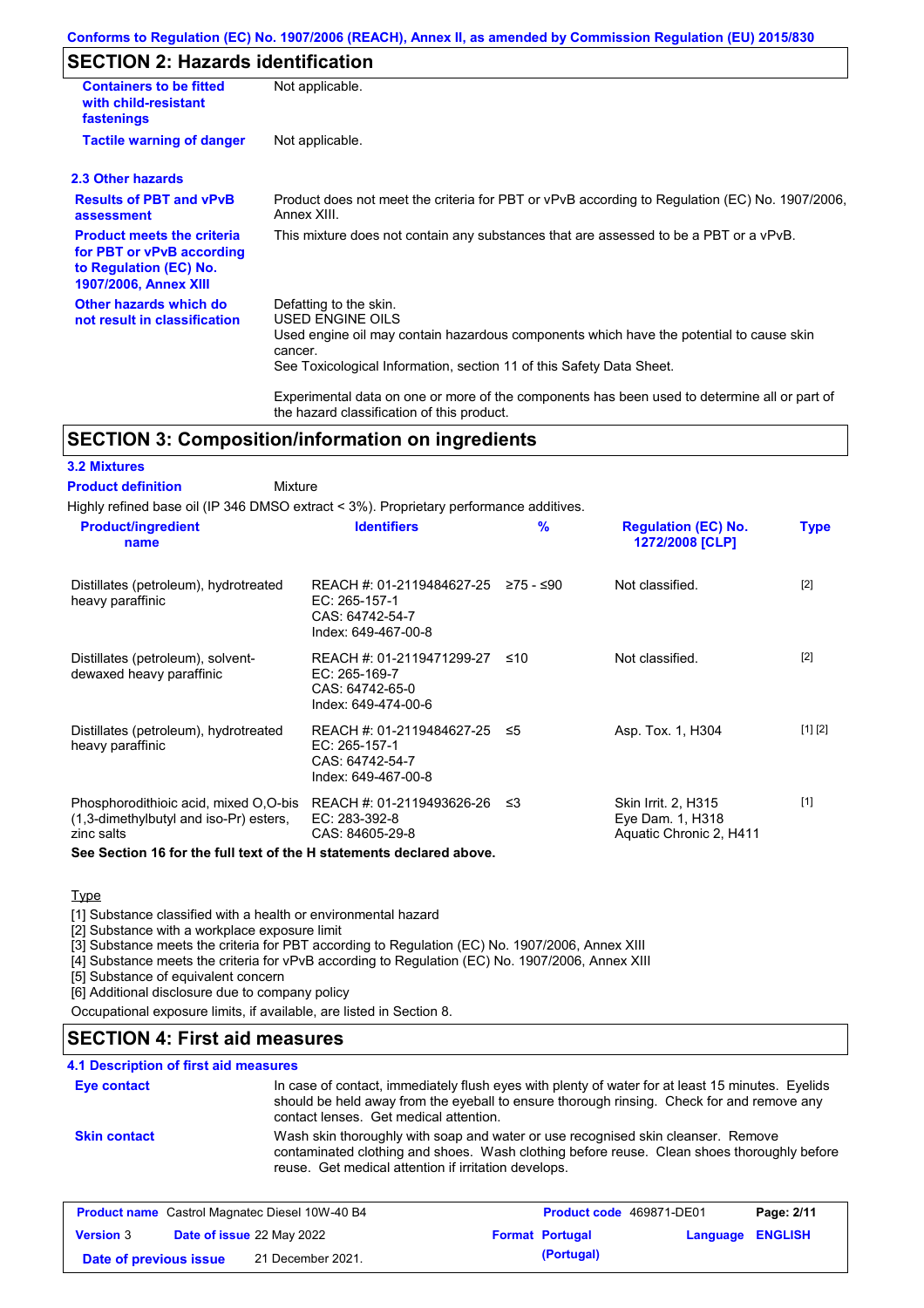### **Conforms to Regulation (EC) No. 1907/2006 (REACH), Annex II, as amended by Commission Regulation (EU) 2015/830**

## **SECTION 4: First aid measures**

| <b>Inhalation</b>                 | If inhaled, remove to fresh air. In case of inhalation of decomposition products in a fire,<br>symptoms may be delayed. The exposed person may need to be kept under medical<br>surveillance for 48 hours. Get medical attention if symptoms occur. |
|-----------------------------------|-----------------------------------------------------------------------------------------------------------------------------------------------------------------------------------------------------------------------------------------------------|
| Ingestion                         | Do not induce vomiting unless directed to do so by medical personnel. Get medical attention if<br>symptoms occur.                                                                                                                                   |
| <b>Protection of first-aiders</b> | No action shall be taken involving any personal risk or without suitable training. It may be<br>dangerous to the person providing aid to give mouth-to-mouth resuscitation.                                                                         |

#### **4.2 Most important symptoms and effects, both acute and delayed**

See Section 11 for more detailed information on health effects and symptoms. **Potential acute health effects Inhalation** Exposure to decomposition products may cause a health hazard. Serious effects may be delayed following exposure. **Ingestion** No known significant effects or critical hazards. **Skin contact** Defatting to the skin. May cause skin dryness and irritation. **Eye contact** Not classified as an eye irritant. Based on data available for this or related materials. **Delayed and immediate effects as well as chronic effects from short and long-term exposure Inhalation Ingestion Skin contact Eye contact** Overexposure to the inhalation of airborne droplets or aerosols may cause irritation of the respiratory tract. Ingestion of large quantities may cause nausea and diarrhoea. Prolonged or repeated contact can defat the skin and lead to irritation and/or dermatitis. Potential risk of transient stinging or redness if accidental eye contact occurs.

#### **4.3 Indication of any immediate medical attention and special treatment needed**

|  | <b>Notes to physician</b> |  |  |  |  |
|--|---------------------------|--|--|--|--|
|--|---------------------------|--|--|--|--|

Treatment should in general be symptomatic and directed to relieving any effects. In case of inhalation of decomposition products in a fire, symptoms may be delayed. The exposed person may need to be kept under medical surveillance for 48 hours.

### **SECTION 5: Firefighting measures**

| 5.1 Extinguishing media                                   |                                                                                                                                                                                                                                                                                                                                                                   |  |
|-----------------------------------------------------------|-------------------------------------------------------------------------------------------------------------------------------------------------------------------------------------------------------------------------------------------------------------------------------------------------------------------------------------------------------------------|--|
| <b>Suitable extinguishing</b><br>media                    | In case of fire, use foam, dry chemical or carbon dioxide extinguisher or spray.                                                                                                                                                                                                                                                                                  |  |
| <b>Unsuitable extinguishing</b><br>media                  | Do not use water jet. The use of a water jet may cause the fire to spread by splashing the<br>burning product.                                                                                                                                                                                                                                                    |  |
| 5.2 Special hazards arising from the substance or mixture |                                                                                                                                                                                                                                                                                                                                                                   |  |
| <b>Hazards from the</b><br>substance or mixture           | In a fire or if heated, a pressure increase will occur and the container may burst.                                                                                                                                                                                                                                                                               |  |
| <b>Hazardous combustion</b><br>products                   | Combustion products may include the following:<br>carbon oxides $(CO, CO2)$ (carbon monoxide, carbon dioxide)<br>nitrogen oxides ( $NO$ , $NO2$ etc.)                                                                                                                                                                                                             |  |
| 5.3 Advice for firefighters                               |                                                                                                                                                                                                                                                                                                                                                                   |  |
| <b>Special precautions for</b><br>fire-fighters           | No action shall be taken involving any personal risk or without suitable training. Promptly<br>isolate the scene by removing all persons from the vicinity of the incident if there is a fire.                                                                                                                                                                    |  |
| <b>Special protective</b><br>equipment for fire-fighters  | Fire-fighters should wear appropriate protective equipment and self-contained breathing<br>apparatus (SCBA) with a full face-piece operated in positive pressure mode. Clothing for fire-<br>fighters (including helmets, protective boots and gloves) conforming to European standard EN<br>469 will provide a basic level of protection for chemical incidents. |  |

### **SECTION 6: Accidental release measures**

#### **6.1 Personal precautions, protective equipment and emergency procedures For non-emergency personnel For emergency responders** No action shall be taken involving any personal risk or without suitable training. Evacuate surrounding areas. Keep unnecessary and unprotected personnel from entering. Do not touch or walk through spilt material. Floors may be slippery; use care to avoid falling. Put on appropriate personal protective equipment. Entry into a confined space or poorly ventilated area contaminated with vapour, mist or fume is extremely hazardous without the correct respiratory protective equipment and a safe system of work. Wear self-contained breathing apparatus. Wear a suitable chemical protective suit. Chemical resistant boots. See also the information in "For non-emergency personnel".

| <b>Product name</b> Castrol Magnatec Diesel 10W-40 B4 |  | <b>Product code</b> 469871-DE01  | Page: 3/11             |                  |
|-------------------------------------------------------|--|----------------------------------|------------------------|------------------|
| <b>Version 3</b>                                      |  | <b>Date of issue 22 May 2022</b> | <b>Format Portugal</b> | Language ENGLISH |
| Date of previous issue                                |  | 21 December 2021.                | (Portugal)             |                  |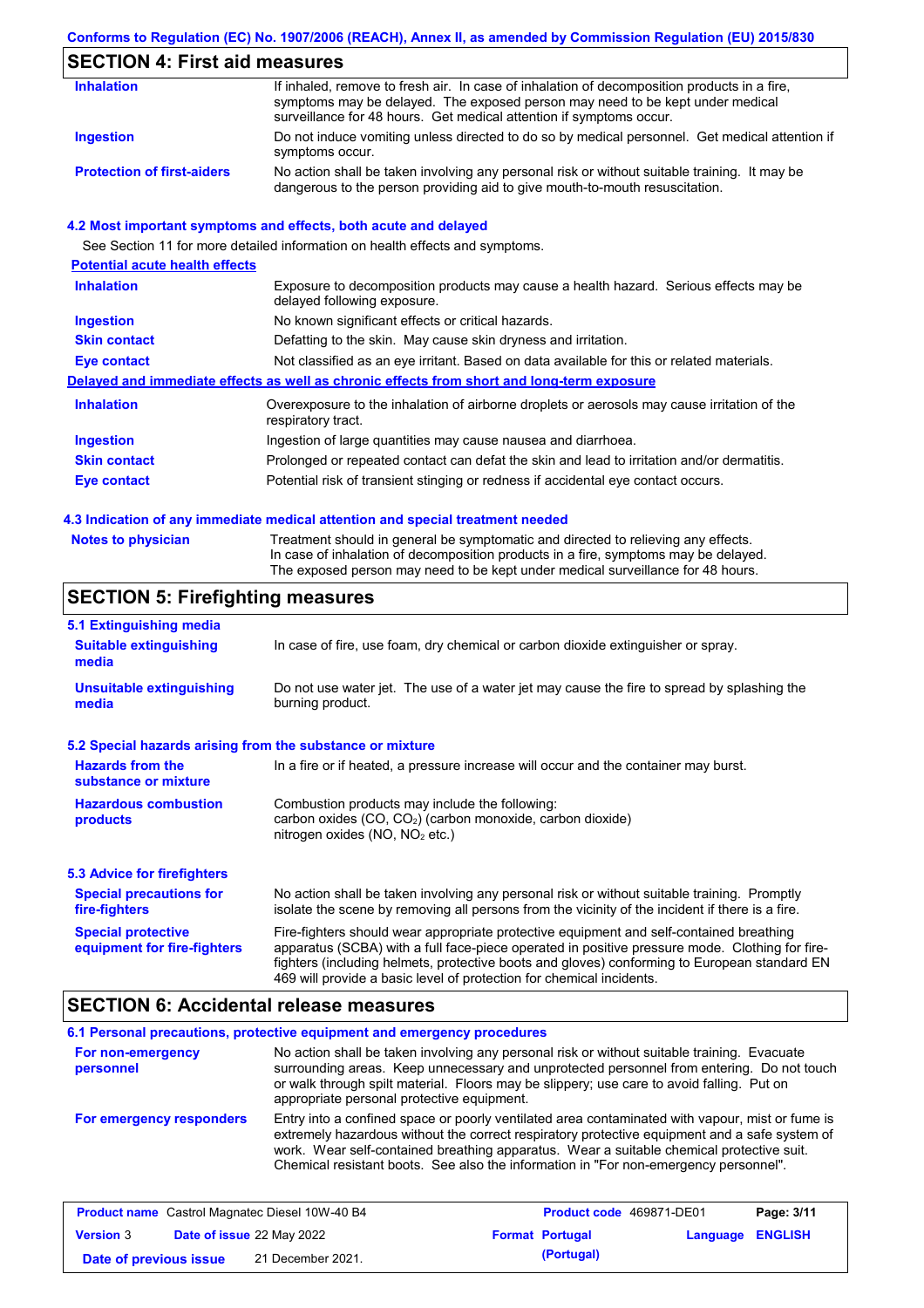## **SECTION 6: Accidental release measures**

| <b>6.2 Environmental</b><br><b>precautions</b> | Avoid dispersal of spilt material and runoff and contact with soil, waterways, drains and sewers.<br>Inform the relevant authorities if the product has caused environmental pollution (sewers,<br>waterways, soil or air).                                                                                                                                                                    |
|------------------------------------------------|------------------------------------------------------------------------------------------------------------------------------------------------------------------------------------------------------------------------------------------------------------------------------------------------------------------------------------------------------------------------------------------------|
|                                                | 6.3 Methods and material for containment and cleaning up                                                                                                                                                                                                                                                                                                                                       |
| <b>Small spill</b>                             | Stop leak if without risk. Move containers from spill area. Absorb with an inert material and<br>place in an appropriate waste disposal container. Dispose of via a licensed waste disposal<br>contractor.                                                                                                                                                                                     |
| <b>Large spill</b>                             | Stop leak if without risk. Move containers from spill area. Prevent entry into sewers, water<br>courses, basements or confined areas. Contain and collect spillage with non-combustible,<br>absorbent material e.g. sand, earth, vermiculite or diatomaceous earth and place in container<br>for disposal according to local regulations. Dispose of via a licensed waste disposal contractor. |
| 6.4 Reference to other<br><b>sections</b>      | See Section 1 for emergency contact information.<br>See Section 5 for firefighting measures.<br>See Section 8 for information on appropriate personal protective equipment.<br>See Section 12 for environmental precautions.<br>See Section 13 for additional waste treatment information.                                                                                                     |

## **SECTION 7: Handling and storage**

| 7.1 Precautions for safe handling                                                    |                                                                                                                                                                                                                                                                                                                                                                                                                                                                                          |
|--------------------------------------------------------------------------------------|------------------------------------------------------------------------------------------------------------------------------------------------------------------------------------------------------------------------------------------------------------------------------------------------------------------------------------------------------------------------------------------------------------------------------------------------------------------------------------------|
| <b>Protective measures</b>                                                           | Put on appropriate personal protective equipment.                                                                                                                                                                                                                                                                                                                                                                                                                                        |
| <b>Advice on general</b><br>occupational hygiene                                     | Eating, drinking and smoking should be prohibited in areas where this material is handled,<br>stored and processed. Wash thoroughly after handling. Remove contaminated clothing and<br>protective equipment before entering eating areas. See also Section 8 for additional<br>information on hygiene measures.                                                                                                                                                                         |
| <b>7.2 Conditions for safe</b><br>storage, including any<br><i>incompatibilities</i> | Store in accordance with local requlations. Store in a dry, cool and well-ventilated area, away<br>from incompatible materials (see Section 10). Keep away from heat and direct sunlight. Keep<br>container tightly closed and sealed until ready for use. Containers that have been opened must<br>be carefully resealed and kept upright to prevent leakage. Store and use only in equipment/<br>containers designed for use with this product. Do not store in unlabelled containers. |
| <b>Not suitable</b>                                                                  | Prolonged exposure to elevated temperature                                                                                                                                                                                                                                                                                                                                                                                                                                               |
| 7.3 Specific end use(s)                                                              |                                                                                                                                                                                                                                                                                                                                                                                                                                                                                          |
| <b>Recommendations</b>                                                               | See section 1.2 and Exposure scenarios in annex, if applicable.                                                                                                                                                                                                                                                                                                                                                                                                                          |

## **SECTION 8: Exposure controls/personal protection**

#### **8.1 Control parameters**

**Product/ingredient name Exposure limit values Recommended monitoring procedures** If this product contains ingredients with exposure limits, personal, workplace atmosphere or biological monitoring may be required to determine the effectiveness of the ventilation or other control measures and/or the necessity to use respiratory protective equipment. Reference should be made to monitoring standards, such as the following: European Standard EN 689 (Workplace atmospheres - Guidance for the assessment of exposure by inhalation to chemical agents for comparison with limit values and measurement strategy) European Standard EN 14042 (Workplace atmospheres - Guide for the application and use of procedures for the Whilst specific OELs for certain components may be shown in this section, other components may be present in any mist, vapour or dust produced. Therefore, the specific OELs may not be applicable to the product as a whole and are provided for guidance only. **Occupational exposure limits** Distillates (petroleum), hydrotreated heavy paraffinic **Portuguese Institute of Quality (Portugal).** TWA: 5 mg/m<sup>3</sup> 8 hours. Issued/Revised: 10/2003 Form: Inhalable fraction Distillates (petroleum), solvent-dewaxed heavy paraffinic **Portuguese Institute of Quality (Portugal).** TWA: 5 mg/m<sup>3</sup> 8 hours. Issued/Revised: 10/2003 Form: Inhalable fraction Distillates (petroleum), hydrotreated heavy paraffinic **Portuguese Institute of Quality (Portugal).** TWA: 5 mg/m<sup>3</sup> 8 hours. Issued/Revised: 10/2003 Form: Inhalable fraction

> assessment of exposure to chemical and biological agents) European Standard EN 482 (Workplace atmospheres - General requirements for the performance of procedures for the measurement of chemical agents) Reference to national guidance documents for methods for

#### **Derived No Effect Level**

|                        | <b>Product name</b> Castrol Magnatec Diesel 10W-40 B4 | <b>Product code</b> 469871-DE01 |                         | Page: 4/11 |
|------------------------|-------------------------------------------------------|---------------------------------|-------------------------|------------|
| <b>Version 3</b>       | <b>Date of issue 22 May 2022</b>                      | <b>Format Portugal</b>          | <b>Language ENGLISH</b> |            |
| Date of previous issue | 21 December 2021.                                     | (Portugal)                      |                         |            |

the determination of hazardous substances will also be required.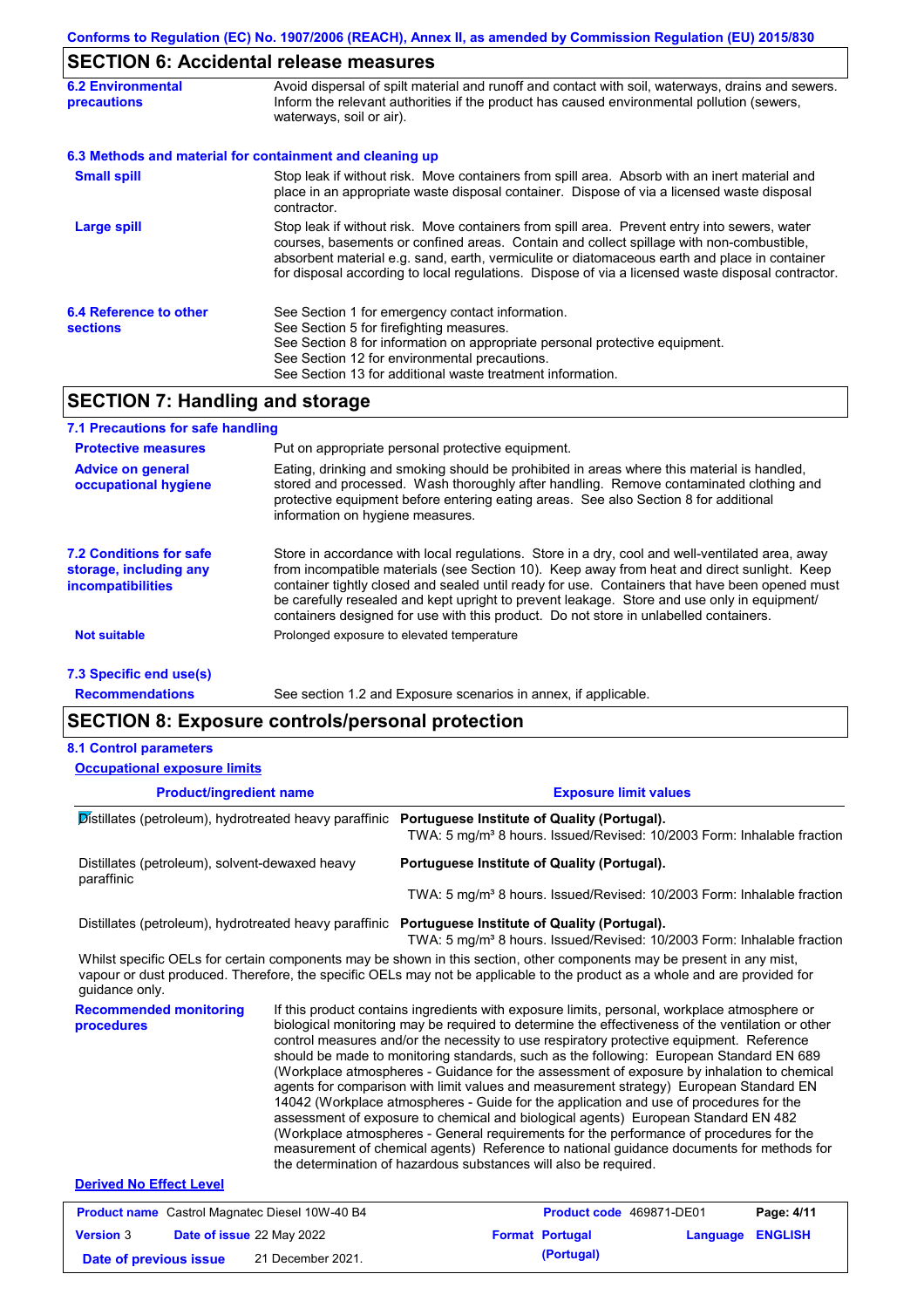## **SECTION 8: Exposure controls/personal protection**

No DNELs/DMELs available.

### **Predicted No Effect Concentration**

No PNECs available

| <b>8.2 Exposure controls</b>               |                                                                                                                                                                                                                                                                                                                                                                                                                                                                                                                                                                                                                                                                                                                                                                                                                                                                                                                                                                                                         |
|--------------------------------------------|---------------------------------------------------------------------------------------------------------------------------------------------------------------------------------------------------------------------------------------------------------------------------------------------------------------------------------------------------------------------------------------------------------------------------------------------------------------------------------------------------------------------------------------------------------------------------------------------------------------------------------------------------------------------------------------------------------------------------------------------------------------------------------------------------------------------------------------------------------------------------------------------------------------------------------------------------------------------------------------------------------|
| <b>Appropriate engineering</b><br>controls | Provide exhaust ventilation or other engineering controls to keep the relevant airborne<br>concentrations below their respective occupational exposure limits.<br>All activities involving chemicals should be assessed for their risks to health, to ensure<br>exposures are adequately controlled. Personal protective equipment should only be considered<br>after other forms of control measures (e.g. engineering controls) have been suitably evaluated.<br>Personal protective equipment should conform to appropriate standards, be suitable for use, be<br>kept in good condition and properly maintained.<br>Your supplier of personal protective equipment should be consulted for advice on selection and<br>appropriate standards. For further information contact your national organisation for standards.<br>The final choice of protective equipment will depend upon a risk assessment. It is important to<br>ensure that all items of personal protective equipment are compatible. |
| <b>Individual protection measures</b>      |                                                                                                                                                                                                                                                                                                                                                                                                                                                                                                                                                                                                                                                                                                                                                                                                                                                                                                                                                                                                         |
| <b>Hygiene measures</b>                    | Wash hands, forearms and face thoroughly after handling chemical products, before eating,<br>smoking and using the lavatory and at the end of the working period. Ensure that eyewash<br>stations and safety showers are close to the workstation location.                                                                                                                                                                                                                                                                                                                                                                                                                                                                                                                                                                                                                                                                                                                                             |
| <b>Respiratory protection</b>              | In case of insufficient ventilation, wear suitable respiratory equipment.<br>The correct choice of respiratory protection depends upon the chemicals being handled, the<br>conditions of work and use, and the condition of the respiratory equipment. Safety procedures<br>should be developed for each intended application. Respiratory protection equipment should<br>therefore be chosen in consultation with the supplier/manufacturer and with a full assessment<br>of the working conditions.                                                                                                                                                                                                                                                                                                                                                                                                                                                                                                   |
| <b>Eye/face protection</b>                 | Safety glasses with side shields.                                                                                                                                                                                                                                                                                                                                                                                                                                                                                                                                                                                                                                                                                                                                                                                                                                                                                                                                                                       |
| <b>Skin protection</b>                     |                                                                                                                                                                                                                                                                                                                                                                                                                                                                                                                                                                                                                                                                                                                                                                                                                                                                                                                                                                                                         |
| <b>Hand protection</b>                     | <b>General Information:</b>                                                                                                                                                                                                                                                                                                                                                                                                                                                                                                                                                                                                                                                                                                                                                                                                                                                                                                                                                                             |
|                                            | Because specific work environments and material handling practices vary, safety procedures<br>should be developed for each intended application. The correct choice of protective gloves<br>depends upon the chemicals being handled, and the conditions of work and use. Most gloves<br>provide protection for only a limited time before they must be discarded and replaced (even the<br>best chemically resistant gloves will break down after repeated chemical exposures).                                                                                                                                                                                                                                                                                                                                                                                                                                                                                                                        |
|                                            | Gloves should be chosen in consultation with the supplier / manufacturer and taking account of<br>a full assessment of the working conditions.                                                                                                                                                                                                                                                                                                                                                                                                                                                                                                                                                                                                                                                                                                                                                                                                                                                          |
|                                            | Recommended: Nitrile gloves.<br><b>Breakthrough time:</b>                                                                                                                                                                                                                                                                                                                                                                                                                                                                                                                                                                                                                                                                                                                                                                                                                                                                                                                                               |
|                                            | Breakthrough time data are generated by glove manufacturers under laboratory test conditions<br>and represent how long a glove can be expected to provide effective permeation resistance. It<br>is important when following breakthrough time recommendations that actual workplace<br>conditions are taken into account. Always consult with your glove supplier for up-to-date<br>technical information on breakthrough times for the recommended glove type.<br>Our recommendations on the selection of gloves are as follows:                                                                                                                                                                                                                                                                                                                                                                                                                                                                      |
|                                            | Continuous contact:                                                                                                                                                                                                                                                                                                                                                                                                                                                                                                                                                                                                                                                                                                                                                                                                                                                                                                                                                                                     |
|                                            | Gloves with a minimum breakthrough time of 240 minutes, or >480 minutes if suitable gloves<br>can be obtained.<br>If suitable gloves are not available to offer that level of protection, gloves with shorter<br>breakthrough times may be acceptable as long as appropriate glove maintenance and<br>replacement regimes are determined and adhered to.                                                                                                                                                                                                                                                                                                                                                                                                                                                                                                                                                                                                                                                |
|                                            | Short-term / splash protection:                                                                                                                                                                                                                                                                                                                                                                                                                                                                                                                                                                                                                                                                                                                                                                                                                                                                                                                                                                         |
|                                            | Recommended breakthrough times as above.<br>It is recognised that for short-term, transient exposures, gloves with shorter breakthrough times<br>may commonly be used. Therefore, appropriate maintenance and replacement regimes must<br>be determined and rigorously followed.                                                                                                                                                                                                                                                                                                                                                                                                                                                                                                                                                                                                                                                                                                                        |
|                                            | <b>Glove Thickness:</b>                                                                                                                                                                                                                                                                                                                                                                                                                                                                                                                                                                                                                                                                                                                                                                                                                                                                                                                                                                                 |
|                                            | For general applications, we recommend gloves with a thickness typically greater than 0.35 mm.                                                                                                                                                                                                                                                                                                                                                                                                                                                                                                                                                                                                                                                                                                                                                                                                                                                                                                          |

|                        | <b>Product name</b> Castrol Magnatec Diesel 10W-40 B4 | <b>Product code</b> 469871-DE01 |                         | Page: 5/11 |
|------------------------|-------------------------------------------------------|---------------------------------|-------------------------|------------|
| <b>Version 3</b>       | <b>Date of issue 22 May 2022</b>                      | <b>Format Portugal</b>          | <b>Language ENGLISH</b> |            |
| Date of previous issue | 21 December 2021.                                     | (Portugal)                      |                         |            |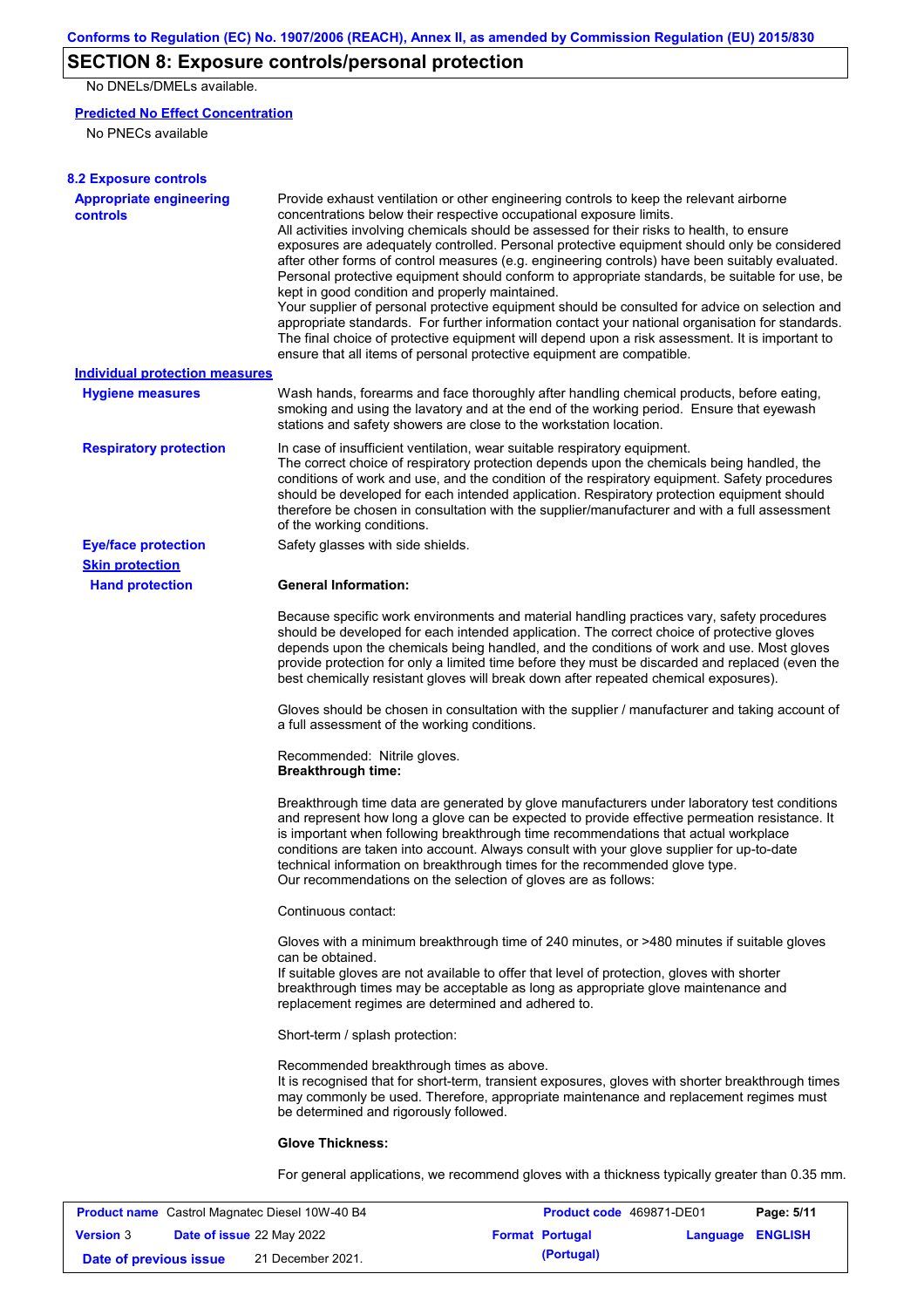# **SECTION 8: Exposure controls/personal protection**

|                                           | It should be emphasised that glove thickness is not necessarily a good predictor of glove<br>resistance to a specific chemical, as the permeation efficiency of the glove will be dependent<br>on the exact composition of the glove material. Therefore, glove selection should also be based<br>on consideration of the task requirements and knowledge of breakthrough times.<br>Glove thickness may also vary depending on the glove manufacturer, the glove type and the<br>glove model. Therefore, the manufacturers' technical data should always be taken into account<br>to ensure selection of the most appropriate glove for the task.                                     |
|-------------------------------------------|---------------------------------------------------------------------------------------------------------------------------------------------------------------------------------------------------------------------------------------------------------------------------------------------------------------------------------------------------------------------------------------------------------------------------------------------------------------------------------------------------------------------------------------------------------------------------------------------------------------------------------------------------------------------------------------|
|                                           | Note: Depending on the activity being conducted, gloves of varying thickness may be required<br>for specific tasks. For example:                                                                                                                                                                                                                                                                                                                                                                                                                                                                                                                                                      |
|                                           | • Thinner gloves (down to 0.1 mm or less) may be required where a high degree of manual<br>dexterity is needed. However, these gloves are only likely to give short duration protection and<br>would normally be just for single use applications, then disposed of.                                                                                                                                                                                                                                                                                                                                                                                                                  |
|                                           | • Thicker gloves (up to 3 mm or more) may be required where there is a mechanical (as well<br>as a chemical) risk i.e. where there is abrasion or puncture potential.                                                                                                                                                                                                                                                                                                                                                                                                                                                                                                                 |
| <b>Skin and body</b>                      | Use of protective clothing is good industrial practice.<br>Personal protective equipment for the body should be selected based on the task being<br>performed and the risks involved and should be approved by a specialist before handling this<br>product.<br>Cotton or polyester/cotton overalls will only provide protection against light superficial<br>contamination that will not soak through to the skin. Overalls should be laundered on a regular<br>basis. When the risk of skin exposure is high (e.g. when cleaning up spillages or if there is a<br>risk of splashing) then chemical resistant aprons and/or impervious chemical suits and boots<br>will be required. |
| <b>Refer to standards:</b>                | Respiratory protection: EN 529<br>Gloves: EN 420, EN 374<br>Eye protection: EN 166<br>Filtering half-mask: EN 149<br>Filtering half-mask with valve: EN 405<br>Half-mask: EN 140 plus filter<br>Full-face mask: EN 136 plus filter<br>Particulate filters: EN 143<br>Gas/combined filters: EN 14387                                                                                                                                                                                                                                                                                                                                                                                   |
| <b>Environmental exposure</b><br>controls | Emissions from ventilation or work process equipment should be checked to ensure they<br>comply with the requirements of environmental protection legislation. In some cases, fume<br>scrubbers, filters or engineering modifications to the process equipment will be necessary to<br>reduce emissions to acceptable levels.                                                                                                                                                                                                                                                                                                                                                         |

# **SECTION 9: Physical and chemical properties**

The conditions of measurement of all properties are at standard temperature and pressure unless otherwise indicated.

#### **9.1 Information on basic physical and chemical properties**

| <b>Appearance</b>                                      |                                                                                       |
|--------------------------------------------------------|---------------------------------------------------------------------------------------|
| <b>Physical state</b>                                  | Liquid.                                                                               |
| <b>Colour</b>                                          | Amber.                                                                                |
| <b>Odour</b>                                           | Not available.                                                                        |
| <b>Odour threshold</b>                                 | Not available.                                                                        |
| рH                                                     | Not applicable.                                                                       |
| <b>Melting point/freezing point</b>                    | Not available.                                                                        |
| Initial boiling point and boiling<br>range             | Not available.                                                                        |
| <b>Pour point</b>                                      | -42 $^{\circ}$ C                                                                      |
| <b>Flash point</b>                                     | Closed cup: 202°C (395.6°F) [Pensky-Martens]<br>Open cup: 226°C (438.8°F) [Cleveland] |
| <b>Evaporation rate</b>                                | Not available.                                                                        |
| <b>Flammability (solid, gas)</b>                       | Not available.                                                                        |
| <b>Upper/lower flammability or</b><br>explosive limits | Not available.                                                                        |
| <b>Vapour pressure</b>                                 | Not available.                                                                        |

|                        | <b>Product name</b> Castrol Magnatec Diesel 10W-40 B4 | <b>Product code</b> 469871-DE01 |                         | Page: 6/11 |
|------------------------|-------------------------------------------------------|---------------------------------|-------------------------|------------|
| <b>Version 3</b>       | <b>Date of issue 22 May 2022</b>                      | <b>Format Portugal</b>          | <b>Language ENGLISH</b> |            |
| Date of previous issue | 21 December 2021.                                     | (Portugal)                      |                         |            |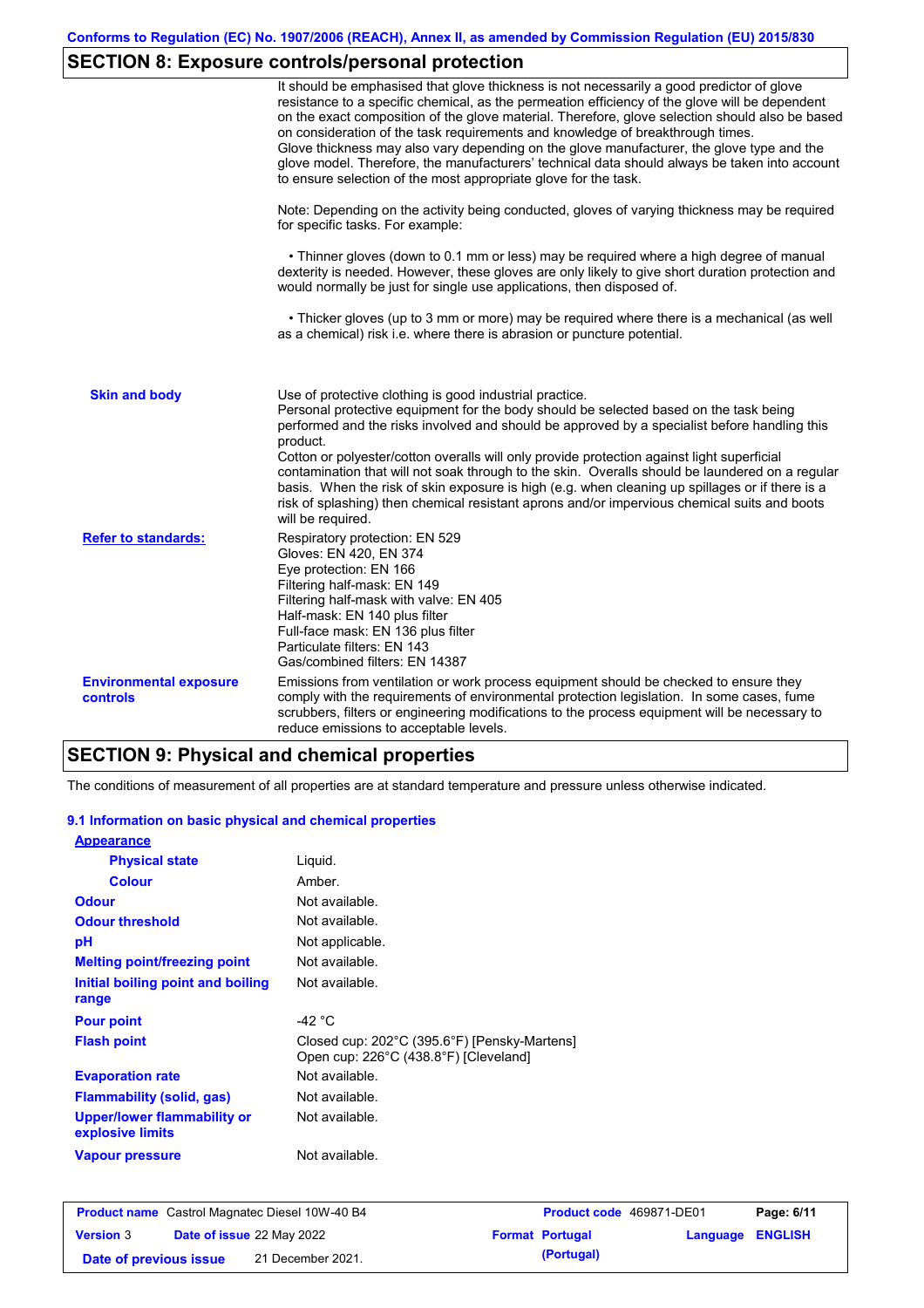## **SECTION 9: Physical and chemical properties**

|                                                   |                                                                                                                                          | Vapour Pressure at 20°C |                |                    | Vapour pressure at 50°C |     |               |
|---------------------------------------------------|------------------------------------------------------------------------------------------------------------------------------------------|-------------------------|----------------|--------------------|-------------------------|-----|---------------|
|                                                   | <b>Ingredient name</b>                                                                                                                   | mm Hg kPa               |                | <b>Method</b>      | mm<br>Hq                | kPa | <b>Method</b> |
|                                                   | Distillates (petroleum),<br>hydrotreated heavy<br>paraffinic                                                                             | <0.08                   | < 0.011        | <b>ASTM D 5191</b> |                         |     |               |
|                                                   | Distillates (petroleum),<br>solvent-dewaxed<br>heavy paraffinic                                                                          | < 0.08                  | < 0.011        | <b>ASTM D 5191</b> |                         |     |               |
|                                                   | Distillates (petroleum),<br>hydrotreated heavy<br>paraffinic                                                                             | < 0.08                  | < 0.011        | <b>ASTM D 5191</b> |                         |     |               |
|                                                   | Phosphorodithioic acid, 0<br>mixed O.O-bis<br>(1,3-dimethylbutyl and<br>iso-Pr) esters, zinc salts                                       |                         | $\overline{0}$ | EU A.4             | 0                       | 0   | EU A.4        |
| <b>Vapour density</b>                             | Not available.                                                                                                                           |                         |                |                    |                         |     |               |
| <b>Relative density</b>                           | Not available.                                                                                                                           |                         |                |                    |                         |     |               |
| <b>Density</b>                                    | <1000 kg/m <sup>3</sup> (<1 g/cm <sup>3</sup> ) at 15 <sup>°</sup> C                                                                     |                         |                |                    |                         |     |               |
| <b>Solubility(ies)</b>                            | insoluble in water.                                                                                                                      |                         |                |                    |                         |     |               |
| <b>Partition coefficient: n-octanol/</b><br>water | Not applicable.                                                                                                                          |                         |                |                    |                         |     |               |
| <b>Auto-ignition temperature</b>                  | Not available.                                                                                                                           |                         |                |                    |                         |     |               |
| <b>Decomposition temperature</b>                  | Not available.                                                                                                                           |                         |                |                    |                         |     |               |
| <b>Viscosity</b>                                  | Kinematic: 101.1 mm <sup>2</sup> /s (101.1 cSt) at 40°C<br>Kinematic: 13.8 to 16.2 mm <sup>2</sup> /s (13.8 to 16.2 cSt) at 100°C        |                         |                |                    |                         |     |               |
| <b>Explosive properties</b>                       | Not available.                                                                                                                           |                         |                |                    |                         |     |               |
| <b>Oxidising properties</b>                       | Not available.                                                                                                                           |                         |                |                    |                         |     |               |
| <b>Particle characteristics</b>                   |                                                                                                                                          |                         |                |                    |                         |     |               |
| <b>Median particle size</b>                       | Not applicable.                                                                                                                          |                         |                |                    |                         |     |               |
| 9.2 Other information                             |                                                                                                                                          |                         |                |                    |                         |     |               |
| No additional information.                        |                                                                                                                                          |                         |                |                    |                         |     |               |
| <b>SECTION 10: Stability and reactivity</b>       |                                                                                                                                          |                         |                |                    |                         |     |               |
| <b>10.1 Reactivity</b>                            | No specific test data available for this product. Refer to Conditions to avoid and Incompatible<br>materials for additional information. |                         |                |                    |                         |     |               |
| <b>10.2 Chemical stability</b>                    | The product is stable.                                                                                                                   |                         |                |                    |                         |     |               |

| <b>10.3 Possibility of</b>      | Under normal conditions of storage and use, hazardous reactions will not occur.            |
|---------------------------------|--------------------------------------------------------------------------------------------|
| hazardous reactions             | Under normal conditions of storage and use, hazardous polymerisation will not occur.       |
| <b>10.4 Conditions to avoid</b> | Avoid all possible sources of ignition (spark or flame).                                   |
| 10.5 Incompatible materials     | Reactive or incompatible with the following materials: oxidising materials.                |
| <b>10.6 Hazardous</b>           | Under normal conditions of storage and use, hazardous decomposition products should not be |
| decomposition products          | produced.                                                                                  |

# **SECTION 11: Toxicological information**

| 11.1 Information on toxicological effects<br><b>Acute toxicity estimates</b><br>Not available.                                           |                                                   |                          |          |                |  |
|------------------------------------------------------------------------------------------------------------------------------------------|---------------------------------------------------|--------------------------|----------|----------------|--|
| <b>Information on likely</b><br>routes of exposure                                                                                       | Routes of entry anticipated: Dermal, Inhalation.  |                          |          |                |  |
| <b>Potential acute health effects</b>                                                                                                    |                                                   |                          |          |                |  |
| <b>Inhalation</b><br>Exposure to decomposition products may cause a health hazard. Serious effects may be<br>delayed following exposure. |                                                   |                          |          |                |  |
| <b>Ingestion</b>                                                                                                                         | No known significant effects or critical hazards. |                          |          |                |  |
| <b>Product name</b> Castrol Magnatec Diesel 10W-40 B4                                                                                    |                                                   | Product code 469871-DE01 |          | Page: 7/11     |  |
| <b>Version 3</b><br><b>Date of issue 22 May 2022</b>                                                                                     |                                                   | <b>Format Portugal</b>   | Language | <b>ENGLISH</b> |  |
| Date of previous issue                                                                                                                   | 21 December 2021.                                 | (Portugal)               |          |                |  |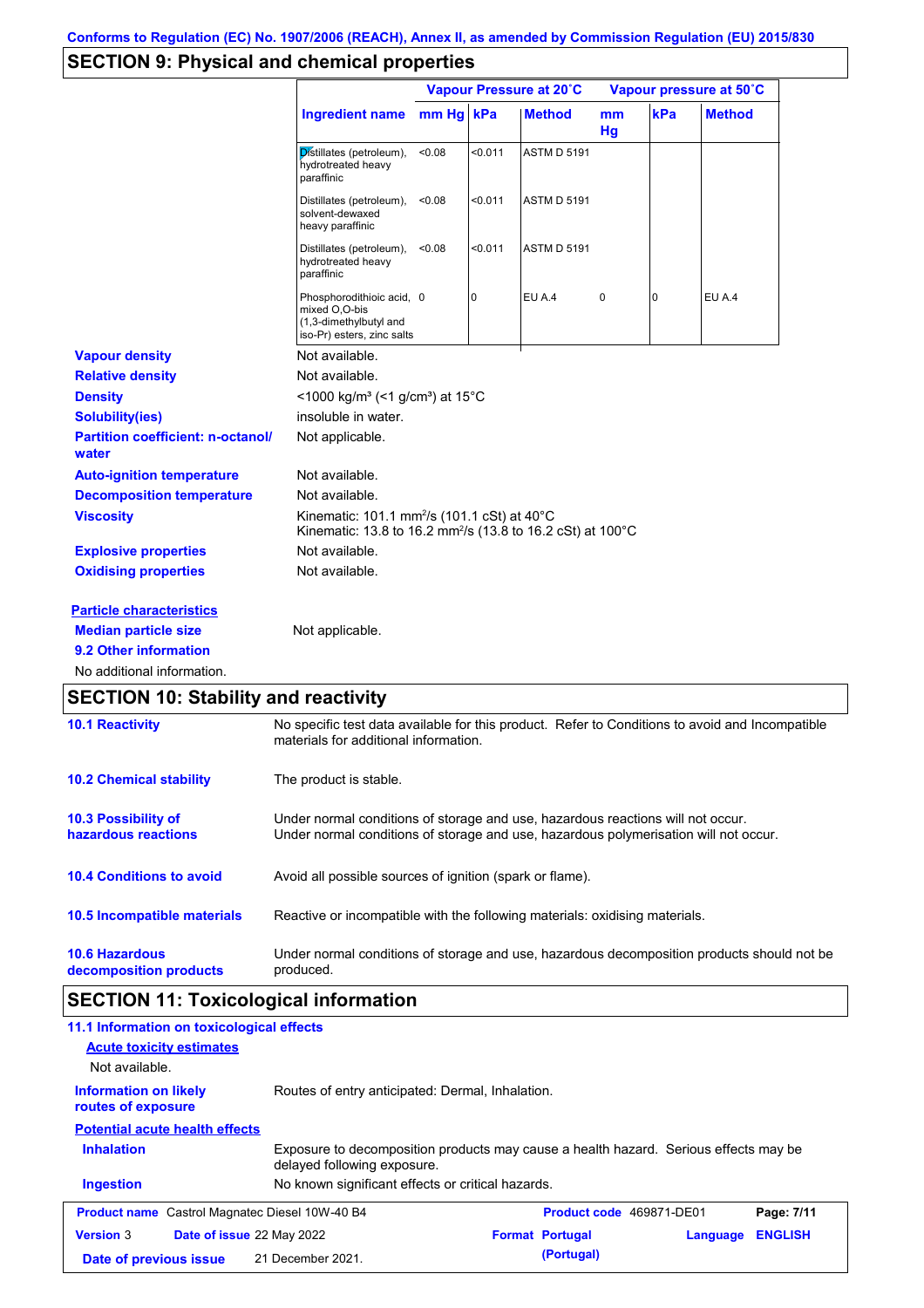## **SECTION 11: Toxicological information**

| <b>Skin contact</b>                     | Defatting to the skin. May cause skin dryness and irritation.                                                                                                                                                                                                                                                                                                                                                   |
|-----------------------------------------|-----------------------------------------------------------------------------------------------------------------------------------------------------------------------------------------------------------------------------------------------------------------------------------------------------------------------------------------------------------------------------------------------------------------|
| <b>Eye contact</b>                      | Not classified as an eye irritant. Based on data available for this or related materials.                                                                                                                                                                                                                                                                                                                       |
|                                         | Symptoms related to the physical, chemical and toxicological characteristics                                                                                                                                                                                                                                                                                                                                    |
| <b>Inhalation</b>                       | No specific data.                                                                                                                                                                                                                                                                                                                                                                                               |
| <b>Ingestion</b>                        | No specific data.                                                                                                                                                                                                                                                                                                                                                                                               |
| <b>Skin contact</b>                     | Adverse symptoms may include the following:<br>irritation<br>dryness<br>cracking                                                                                                                                                                                                                                                                                                                                |
| <b>Eye contact</b>                      | No specific data.                                                                                                                                                                                                                                                                                                                                                                                               |
|                                         | Delayed and immediate effects as well as chronic effects from short and long-term exposure                                                                                                                                                                                                                                                                                                                      |
| <b>Inhalation</b>                       | Overexposure to the inhalation of airborne droplets or aerosols may cause irritation of the<br>respiratory tract.                                                                                                                                                                                                                                                                                               |
| <b>Ingestion</b>                        | Ingestion of large quantities may cause nausea and diarrhoea.                                                                                                                                                                                                                                                                                                                                                   |
| <b>Skin contact</b>                     | Prolonged or repeated contact can defat the skin and lead to irritation and/or dermatitis.                                                                                                                                                                                                                                                                                                                      |
| Eye contact                             | Potential risk of transient stinging or redness if accidental eye contact occurs.                                                                                                                                                                                                                                                                                                                               |
| <b>Potential chronic health effects</b> |                                                                                                                                                                                                                                                                                                                                                                                                                 |
| <b>General</b>                          | <b>USED ENGINE OILS</b><br>Combustion products resulting from the operation of internal combustion engines contaminate<br>engine oils during use. Used engine oil may contain hazardous components which have the<br>potential to cause skin cancer. Frequent or prolonged contact with all types and makes of used<br>engine oil must therefore be avoided and a high standard of personal hygiene maintained. |
| <b>Carcinogenicity</b>                  | No known significant effects or critical hazards.                                                                                                                                                                                                                                                                                                                                                               |
| <b>Mutagenicity</b>                     | No known significant effects or critical hazards.                                                                                                                                                                                                                                                                                                                                                               |
| <b>Developmental effects</b>            | No known significant effects or critical hazards.                                                                                                                                                                                                                                                                                                                                                               |
| <b>Fertility effects</b>                | No known significant effects or critical hazards.                                                                                                                                                                                                                                                                                                                                                               |

## **SECTION 12: Ecological information**

```
12.1 Toxicity
```
**Environmental hazards** Not classified as dangerous

#### **12.2 Persistence and degradability**

Expected to be biodegradable.

#### **12.3 Bioaccumulative potential**

This product is not expected to bioaccumulate through food chains in the environment.

| <b>12.4 Mobility in soil</b>                            |                                                                      |
|---------------------------------------------------------|----------------------------------------------------------------------|
| <b>Soil/water partition</b><br><b>coefficient (Koc)</b> | Not available.                                                       |
| <b>Mobility</b>                                         | Spillages may penetrate the soil causing ground water contamination. |

#### **12.5 Results of PBT and vPvB assessment**

Product does not meet the criteria for PBT or vPvB according to Regulation (EC) No. 1907/2006, Annex XIII.

#### **12.6 Other adverse effects**

**Other ecological information**

Spills may form a film on water surfaces causing physical damage to organisms. Oxygen transfer could also be impaired.

## **SECTION 13: Disposal considerations**

### **13.1 Waste treatment methods**

**Methods of disposal**

**Product**

Where possible, arrange for product to be recycled. Dispose of via an authorised person/ licensed waste disposal contractor in accordance with local regulations.

#### **European waste catalogue (EWC) Hazardous waste** Yes.

|                  | <b>Waste code</b>         |                                                       | <b>Waste designation</b>                                         |                          |          |                |  |
|------------------|---------------------------|-------------------------------------------------------|------------------------------------------------------------------|--------------------------|----------|----------------|--|
| 13 02 05*        |                           |                                                       | Imineral-based non-chlorinated engine, gear and lubricating oils |                          |          |                |  |
|                  |                           | <b>Product name</b> Castrol Magnatec Diesel 10W-40 B4 |                                                                  | Product code 469871-DE01 |          | Page: 8/11     |  |
| <b>Version 3</b> | Date of issue 22 May 2022 |                                                       |                                                                  | <b>Format Portugal</b>   | Language | <b>ENGLISH</b> |  |
|                  | Date of previous issue    | 21 December 2021.                                     |                                                                  | (Portugal)               |          |                |  |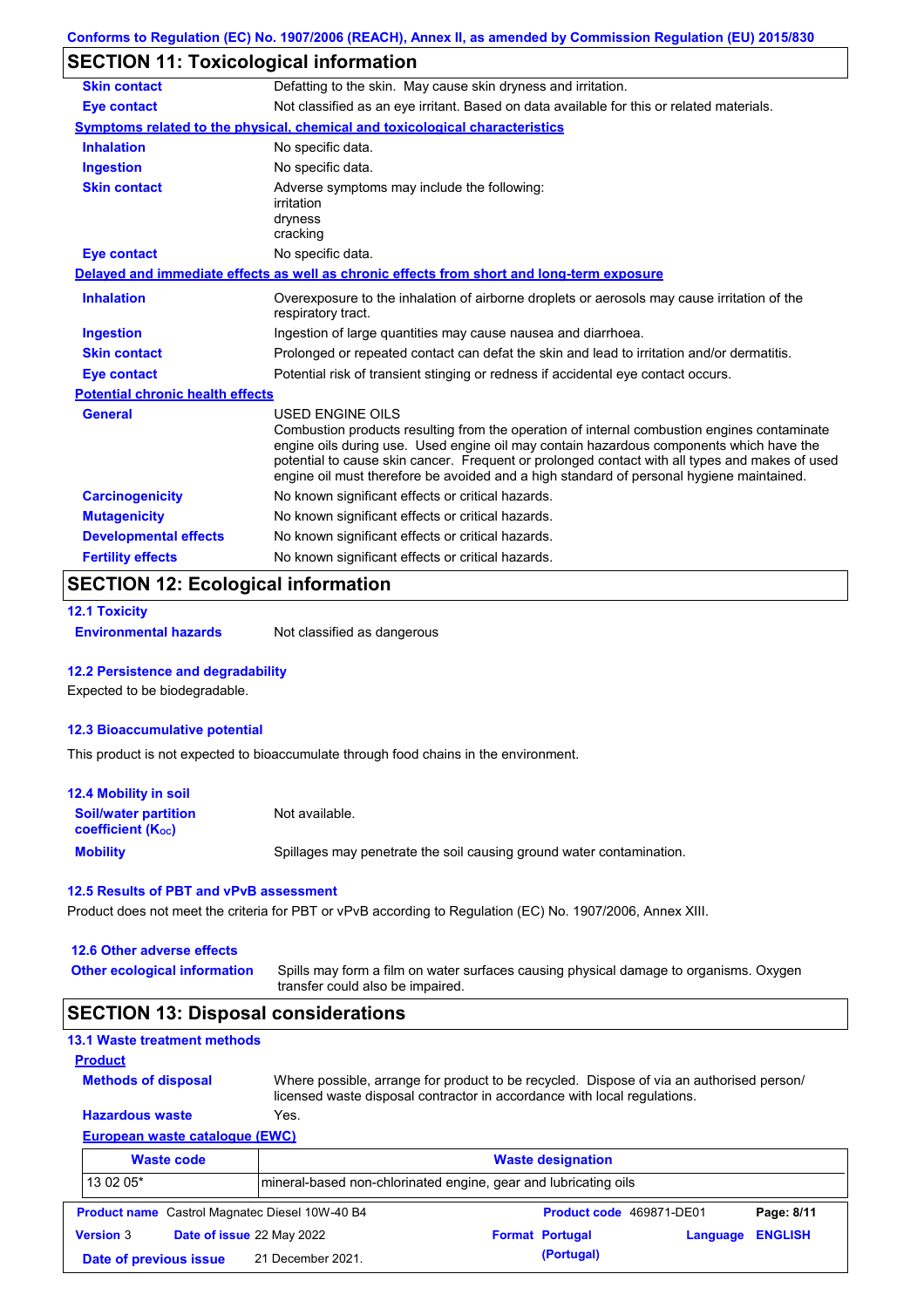## **SECTION 13: Disposal considerations**

However, deviation from the intended use and/or the presence of any potential contaminants may require an alternative waste disposal code to be assigned by the end user.

| <b>Packaging</b>           |                                                                                                                                                                                                                                                                                                                                                                                                                                                                                                 |
|----------------------------|-------------------------------------------------------------------------------------------------------------------------------------------------------------------------------------------------------------------------------------------------------------------------------------------------------------------------------------------------------------------------------------------------------------------------------------------------------------------------------------------------|
| <b>Methods of disposal</b> | Where possible, arrange for product to be recycled. Dispose of via an authorised person/<br>licensed waste disposal contractor in accordance with local regulations.                                                                                                                                                                                                                                                                                                                            |
| <b>Special precautions</b> | This material and its container must be disposed of in a safe way. Care should be taken when<br>handling emptied containers that have not been cleaned or rinsed out. Empty containers or<br>liners may retain some product residues. Empty containers represent a fire hazard as they may<br>contain flammable product residues and vapour. Never weld, solder or braze empty containers.<br>Avoid dispersal of spilt material and runoff and contact with soil, waterways, drains and sewers. |
| <b>References</b>          | Commission 2014/955/EU<br>Directive 2008/98/EC                                                                                                                                                                                                                                                                                                                                                                                                                                                  |

## **SECTION 14: Transport information**

|                                           | <b>ADR/RID</b> | <b>ADN</b>     | <b>IMDG</b>    | <b>IATA</b>    |
|-------------------------------------------|----------------|----------------|----------------|----------------|
| 14.1 UN number                            | Not regulated. | Not regulated. | Not regulated. | Not regulated. |
| 14.2 UN proper<br>shipping name           |                |                |                |                |
| <b>14.3 Transport</b><br>hazard class(es) |                |                |                |                |
| <b>14.4 Packing</b><br>group              |                |                |                |                |
| 14.5<br><b>Environmental</b><br>hazards   | No.            | No.            | No.            | No.            |
| <b>Additional</b><br>information          |                |                |                |                |

**14.6 Special precautions for user** Not available.

**14.7 Transport in bulk according to IMO instruments** Not available.

## **SECTION 15: Regulatory information**

**15.1 Safety, health and environmental regulations/legislation specific for the substance or mixture EU Regulation (EC) No. 1907/2006 (REACH)**

**Annex XIV - List of substances subject to authorisation**

**Annex XIV**

None of the components are listed.

**Substances of very high concern**

None of the components are listed.

**EU Regulation (EC) No. 1907/2006 (REACH)**

| <b>Annex XVII - Restrictions</b><br>on the manufacture.<br>placing on the market<br>and use of certain<br>dangerous substances,<br>mixtures and articles<br><b>Other regulations</b> | Not applicable.                                                                                                                |                                 |                  |                |  |  |
|--------------------------------------------------------------------------------------------------------------------------------------------------------------------------------------|--------------------------------------------------------------------------------------------------------------------------------|---------------------------------|------------------|----------------|--|--|
| <b>REACH Status</b>                                                                                                                                                                  | The company, as identified in Section 1, sells this product in the EU in compliance with the<br>current requirements of REACH. |                                 |                  |                |  |  |
| <b>United States inventory</b><br>(TSCA 8b)                                                                                                                                          | At least one component is not listed.                                                                                          |                                 |                  |                |  |  |
| <b>Australia inventory (AIIC)</b>                                                                                                                                                    | At least one component is not listed.                                                                                          |                                 |                  |                |  |  |
| <b>Product name</b> Castrol Magnatec Diesel 10W-40 B4                                                                                                                                |                                                                                                                                | <b>Product code</b> 469871-DE01 |                  | Page: 9/11     |  |  |
| <b>Version 3</b><br>Date of issue 22 May 2022                                                                                                                                        |                                                                                                                                | <b>Format Portugal</b>          | <b>Angulario</b> | <b>FNGLISH</b> |  |  |

| <b>Version 3</b>       | <b>Date of issue 22 May 2022</b> | <b>Format Portugal</b> | <b>Language ENGLISH</b> |  |
|------------------------|----------------------------------|------------------------|-------------------------|--|
| Date of previous issue | 21 December 2021.                | (Portugal)             |                         |  |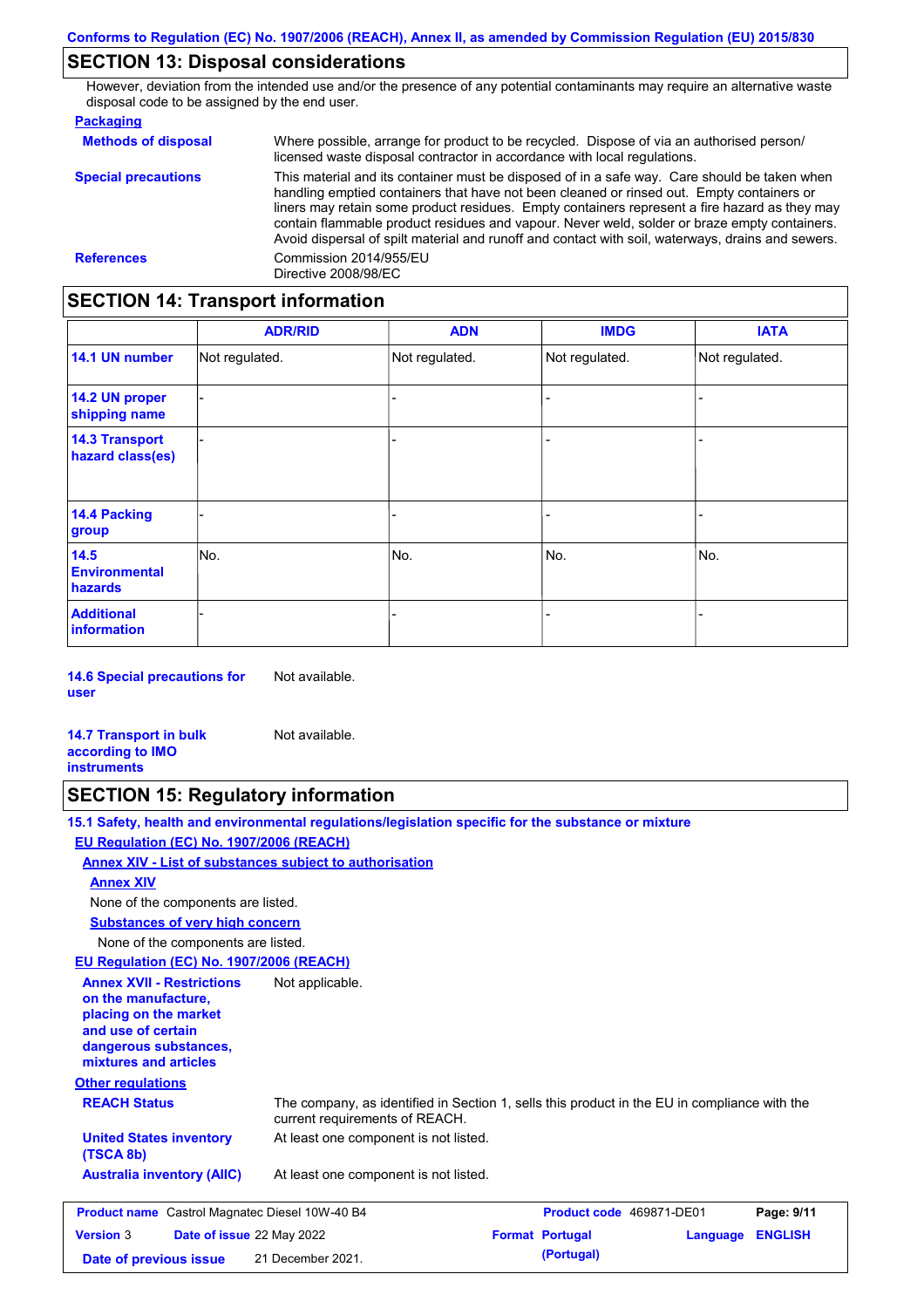# **SECTION 15: Regulatory information**

| At least one component is not listed.                       |
|-------------------------------------------------------------|
| At least one component is not listed.                       |
| At least one component is not listed.                       |
| All components are listed or exempted.                      |
| At least one component is not listed.                       |
| All components are listed or exempted.                      |
| Ozone depleting substances (1005/2009/EU)                   |
|                                                             |
| Prior Informed Consent (PIC) (649/2012/EU)                  |
| <b>Persistent Organic Pollutants</b>                        |
| <b>EU - Water framework directive - Priority substances</b> |
| None of the components are listed.                          |
|                                                             |
|                                                             |

This product is not controlled under the Seveso Directive.

| <b>15.2 Chemical safety</b> | A Chemical Safety Assessment has been carried out for one or more of the substances within  |
|-----------------------------|---------------------------------------------------------------------------------------------|
| assessment                  | this mixture. A Chemical Safety Assessment has not been carried out for the mixture itself. |

# **SECTION 16: Other information**

| <b>Abbreviations and acronyms</b>                     | ADN = European Provisions concerning the International Carriage of Dangerous Goods by                                      |                          |             |
|-------------------------------------------------------|----------------------------------------------------------------------------------------------------------------------------|--------------------------|-------------|
|                                                       | Inland Waterway<br>ADR = The European Agreement concerning the International Carriage of Dangerous Goods by                |                          |             |
|                                                       | Road                                                                                                                       |                          |             |
|                                                       | ATE = Acute Toxicity Estimate                                                                                              |                          |             |
|                                                       | <b>BCF</b> = Bioconcentration Factor                                                                                       |                          |             |
|                                                       | <b>CAS = Chemical Abstracts Service</b>                                                                                    |                          |             |
|                                                       | CLP = Classification, Labelling and Packaging Regulation [Regulation (EC) No. 1272/2008]                                   |                          |             |
|                                                       | CSA = Chemical Safety Assessment                                                                                           |                          |             |
|                                                       | CSR = Chemical Safety Report                                                                                               |                          |             |
|                                                       | <b>DMEL = Derived Minimal Effect Level</b>                                                                                 |                          |             |
|                                                       | DNEL = Derived No Effect Level                                                                                             |                          |             |
|                                                       | EINECS = European Inventory of Existing Commercial chemical Substances                                                     |                          |             |
|                                                       | ES = Exposure Scenario                                                                                                     |                          |             |
|                                                       | EUH statement = CLP-specific Hazard statement                                                                              |                          |             |
|                                                       | EWC = European Waste Catalogue                                                                                             |                          |             |
|                                                       | GHS = Globally Harmonized System of Classification and Labelling of Chemicals                                              |                          |             |
|                                                       | IATA = International Air Transport Association                                                                             |                          |             |
|                                                       | IBC = Intermediate Bulk Container                                                                                          |                          |             |
|                                                       | <b>IMDG = International Maritime Dangerous Goods</b>                                                                       |                          |             |
|                                                       | LogPow = logarithm of the octanol/water partition coefficient                                                              |                          |             |
|                                                       | MARPOL = International Convention for the Prevention of Pollution From Ships, 1973 as                                      |                          |             |
|                                                       | modified by the Protocol of 1978. ("Marpol" = marine pollution)                                                            |                          |             |
|                                                       | OECD = Organisation for Economic Co-operation and Development                                                              |                          |             |
|                                                       | PBT = Persistent, Bioaccumulative and Toxic                                                                                |                          |             |
|                                                       | <b>PNEC = Predicted No Effect Concentration</b>                                                                            |                          |             |
|                                                       | REACH = Registration, Evaluation, Authorisation and Restriction of Chemicals Regulation<br>[Regulation (EC) No. 1907/2006] |                          |             |
|                                                       | RID = The Regulations concerning the International Carriage of Dangerous Goods by Rail                                     |                          |             |
|                                                       | <b>RRN = REACH Registration Number</b>                                                                                     |                          |             |
|                                                       | SADT = Self-Accelerating Decomposition Temperature                                                                         |                          |             |
|                                                       | SVHC = Substances of Very High Concern                                                                                     |                          |             |
|                                                       | STOT-RE = Specific Target Organ Toxicity - Repeated Exposure                                                               |                          |             |
|                                                       | STOT-SE = Specific Target Organ Toxicity - Single Exposure                                                                 |                          |             |
|                                                       | $TWA = Time$ weighted average                                                                                              |                          |             |
|                                                       | $UN = United Nations$                                                                                                      |                          |             |
|                                                       | UVCB = Complex hydrocarbon substance                                                                                       |                          |             |
|                                                       | VOC = Volatile Organic Compound                                                                                            |                          |             |
|                                                       | vPvB = Very Persistent and Very Bioaccumulative                                                                            |                          |             |
| <b>Product name</b> Castrol Magnatec Diesel 10W-40 B4 |                                                                                                                            | Product code 469871-DE01 | Page: 10/11 |

|                        |                           | $\cdots$          |                        |                  |  |
|------------------------|---------------------------|-------------------|------------------------|------------------|--|
| <b>Version 3</b>       | Date of issue 22 May 2022 |                   | <b>Format Portugal</b> | Language ENGLISH |  |
| Date of previous issue |                           | 21 December 2021. | (Portugal)             |                  |  |